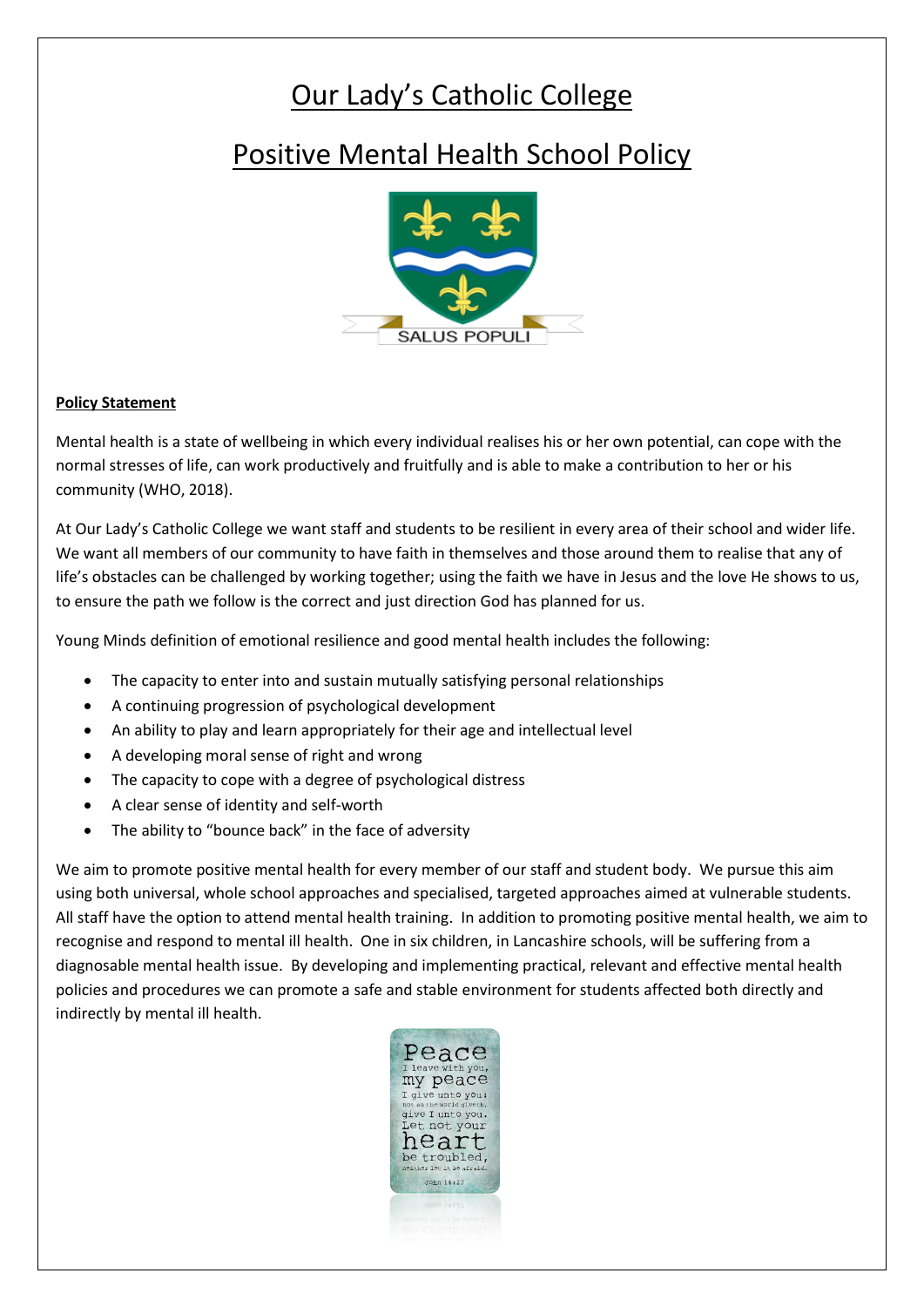#### **Scope**

This document describes the school's approach to promoting positive mental health and wellbeing. This policy is intended as guidance for all staff including non-teaching staff and governors. This policy should be read in conjunction with our medical policy in cases where a student's mental health overlaps with or is linked to a medical issue and the SEND policy where the student has an identified special educational need.

#### **The Policy Aims to:**

- Promote good mental health in all staff and students
- Increase understanding and awareness of common mental health issues
- Alert staff to early warning signs of mental ill health
- Provide support to staff working with young people with mental health issues
- Provide support to students suffering mental ill health and their peers and parents/carers

#### **Lead Members of Staff**

Whilst all staff have a responsibility to promote the mental health of students. Staff with a specific remit include:

- **Helen Seddon** Mental Health Lead
- **Molly Mullin** Wellbeing Coordinator
- **Joanne Loxam** DSL
- **Desmond Coyle** DSL
- **Juliet Duncan** Lead in PSHE
- **Ciara Porter** Lead in CPD
- **Marie Wilkinson** PSO / Mental Health year 8
- **Holly Brown** PSO / Mental Health Year 9
- **Anne Marie Carruthers** PSO / Mental Health year 10/11
- **Richard Teasdale** PSO / Mental Health year 10/11
- **Louise Baldwin** PSO / Mental Health year 7
- **Stuart Seddon** PSO / Mental Health year 12/13
- **Luisa Ordonez** ARK Manager / Mental Health SEN
- **Jayne Nickson** ARK / Ready to Learn Lead / ARK
- **Darren White** ASD Specialist
- **Rachel Cortes** Chaplain / Counsellor
- **Deirdre Trueman** Counsellor
- **Natasha Ashbridge** School Nurse

Any member of staff who is concerned about the mental health or wellbeing of a student should speak to the Mental Health Lead in the first instance. If there is a fear that the student is in danger of immediate harm then the normal child protection procedures should be followed with an immediate referral to the DSL/ Deputy DSL or the Head Teacher. If the student presents a medical emergency then the normal procedure for medical emergencies should be followed, including alerting the first-aid staff and contacting emergency services if necessary. Where referral to CAMHS is appropriate this will be led and managed by the Pastoral Support Officer.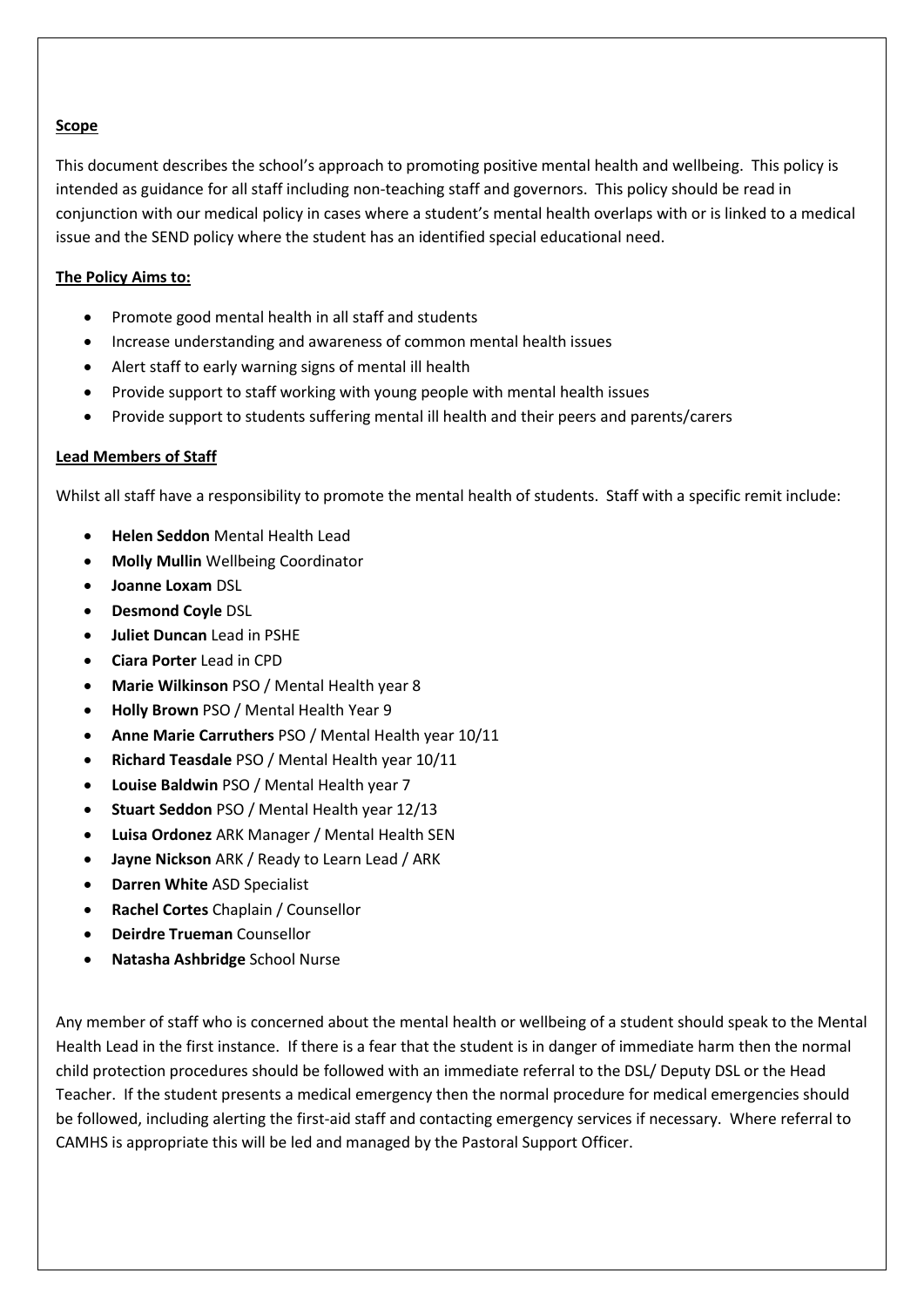#### **Teaching about Mental Health**

# **We take steps to create awareness across the whole school community of the importance of emotional wellbeing and mental health, including its impact on academic performance.**

The skills knowledge and understanding needed by our students, to keep themselves and others physically and mentally healthy and safe, are included as part of our development PSHE curriculum. The specific content of lessons will be determined by the specific needs of the cohort with teaching but there will always be an emphasis on enabling students to develop the skills, knowledge, understanding, language and confidence to seek help as needed for themselves or others.

We will follow the PSHE Association guidance to ensure that we teach mental health and emotional wellbeing issues in a safe and sensitive manner which helps rather than harms.

We will promote awareness about mental health and wellbeing through assemblies each year.

## **Signposting**

We will ensure that staff, students and parents are aware of sources of support within school and in the local community. The support available within our school and the local community, who it is aimed at and how to access it, can be found within the local offer page reference on our website.

Our continuum, which describes symptoms and signposts (appendix 1), is in all pupil and staff planners, it is displayed on all student and staff toilet doors and also published on our website.

We will display relevant sources of support in communal areas such as common rooms, staff rooms and toilets; we will also regularly highlight the sources of support to students within relevant parts of the curriculum.

We will try to ensure a Lancashire MIND presence at all parents' evenings.

A booklet for parents with information and advice is on our website, given to new parents and available at all parents' evenings.

Whenever we highlight sources of support, we will increase the chance of student self-help seeking by ensuring students understand:

- What help is available
- Who it is aimed at
- How they should access it
- Why they should access it
- What is likely to happen next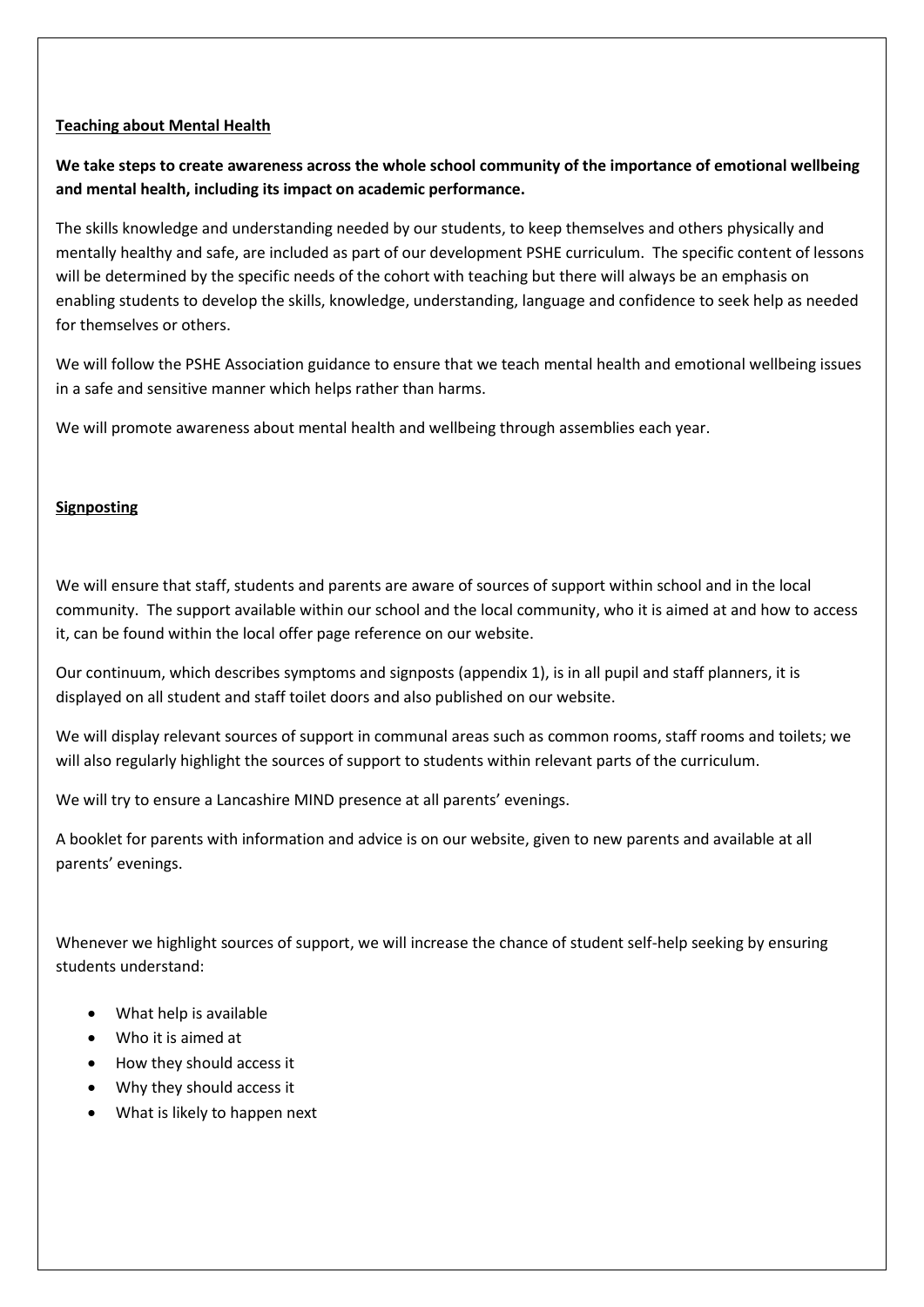#### **Warning Signs**

School staff may become aware of warning signs which indicate a student is experiencing mental health or emotional wellbeing issues. These warning signs should always be taken seriously and staff observing any of these warning signs should communicate the concern with the Pastoral Support Officer. Possible warning signs include:

- Physical signs of harm that are repeated or appear non-accidental
- Changes in eating or sleeping habits
- Increased isolation from friends or family or becoming socially withdrawn
- Changes in activity and mood
- Lowering of academic achievement
- Talking or joking about self-harm or suicide
- Abusing drugs or alcohol
- Expressing feelings of failure, uselessness or loss of hope
- Changes in clothing e.g. long sleeves in warm weather
- Secretive behaviour
- Skipping PE or getting changed secretively
- Lateness to or absence from school
- Repeated physical pain or nausea with no evident cause
- An increase in lateness or absenteeism

#### **Managing Disclosures**

A student may choose to disclose concerns about themselves or a friend to any member of staff so all staff need to know how to respond appropriately to disclosure. If a student chooses to disclose concerns about their own mental health or that of a friend to a member of staff, the member of staff's response should always be calm, supportive and non-judgemental. Staff should listen, rather than advise, and our first thought should be of the student's emotional and physical safety rather than exploring 'why?' All disclosures should be recorded on CPOMS.

The written record should include:

- Date
- The name of the member of staff to whom the disclosure was made
- Main points from the conversation
- Agreed next steps.

This information should be shared with the Pastoral Support Officer who will provide and store the record appropriately and offer support and advice about the next steps.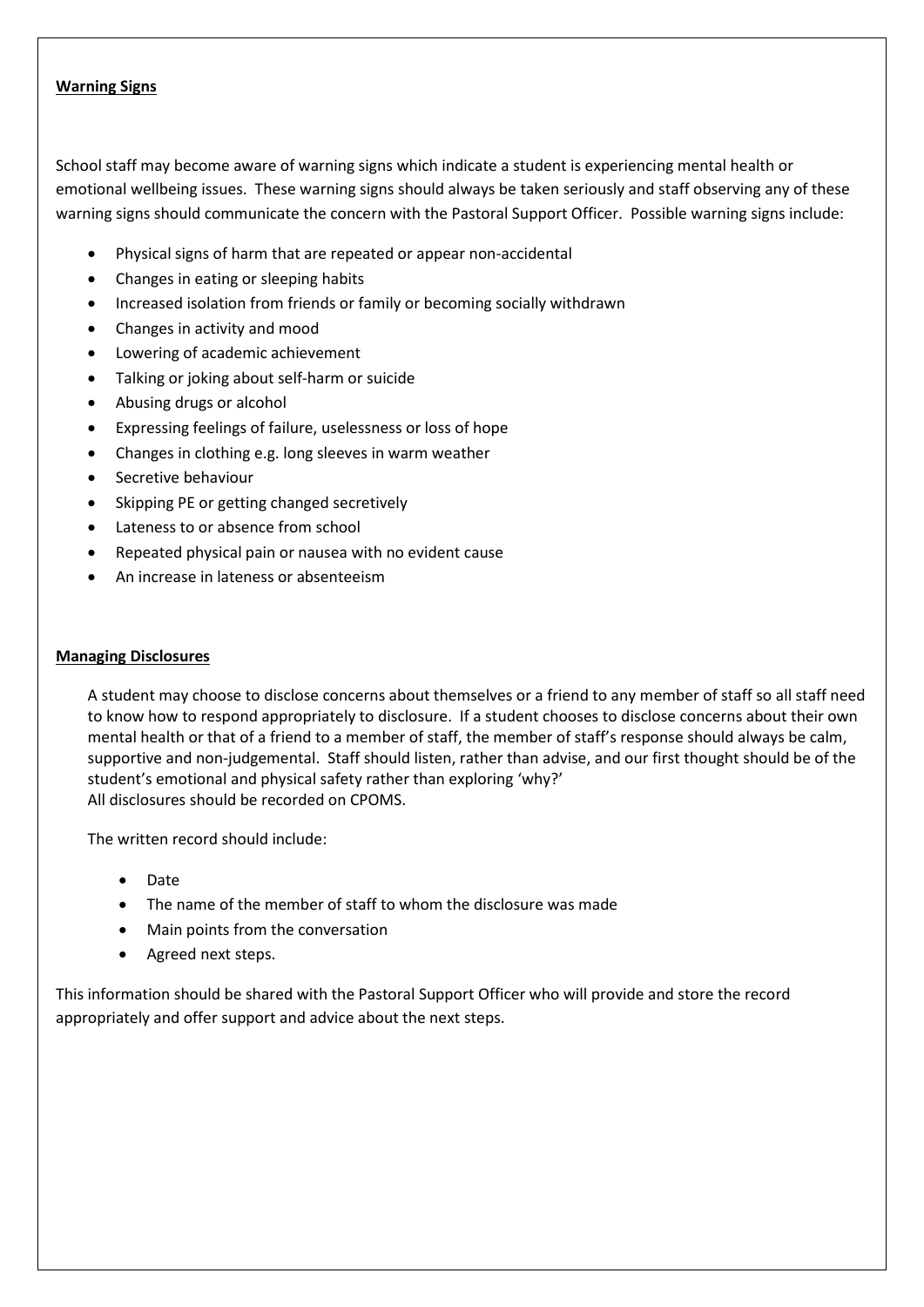#### **Procedures for Highlighting a Concern**

**Flow chart for the process of raising a concern at Our Lady's Catholic College, to be followed by all staff.**

**Ask assess act** - where a young person is distressed the member of staff should ask them what support they need and want, assess the risk of harm to self or others and try to reduce any risk that this presents.

**Listen non-judgementally** - give them time to talk and gain the confidence to take the issue to someone who could help further.

**Give them assurance and information** - tell them how brave they have been gently explaining that you would like to help them, do not promise confidentiality as it could be a child protection matter

**Enable the young person to get help** - work through the avenues of support, explain that you would like to share their problem with someone else so that they can get the best help, encourage them to speak to someone and offer to go with them

## **Encourage self-help strategies**

# **ALL CONCERNS MUST BE LOGGED ON CPOMS**

Do not speak about your conversation or concern with other pupils or casually to a member of staff. Access support for yourself if you need it via your line manager

**High-risk** if you consider the young person to be at risk then you should follow child protection procedures and report your concerns directly to the PSO

**Low-risk** if you feel that the young person needs a period of watchful waiting communicate this to the PSO

The Pastoral Support Officer will decide on the appropriate course of action this may include:

- Contacting Mrs Loxam / Mr Coyle as DSL
- Referral to the specialist ASD TA / Specialist ASD worker (Lucy Ellis)
- Contacting parents carers
- Arranging professional assistance e.g. School Nurse, a Doctor or Mental Health Nurse
- Referral to EHWP /PRU medical / home tuition service.
- Arranging an appointment with a counsellor (specific RAINBOWS)
- Arranging a referral to CAMHS / ACE with parental concerns
- Giving advice to teachers, parents and other pupils

The member of staff should pass on the information to the Pastoral Support Officer who will instigate the appropriate time period of watchful waiting (up to 4 weeks). After a period of watchful waiting, if a young person does have continuing symptoms, they should be referred to a medical professional. This might be the school's councillors, a specialist, CAMHS or private referral.

**The PSO / ARK intervention manager sets up an individual care plan (ICP) and attaches this as a linked document in PARS ensuring all staff, that come into contact with the child, are aware.**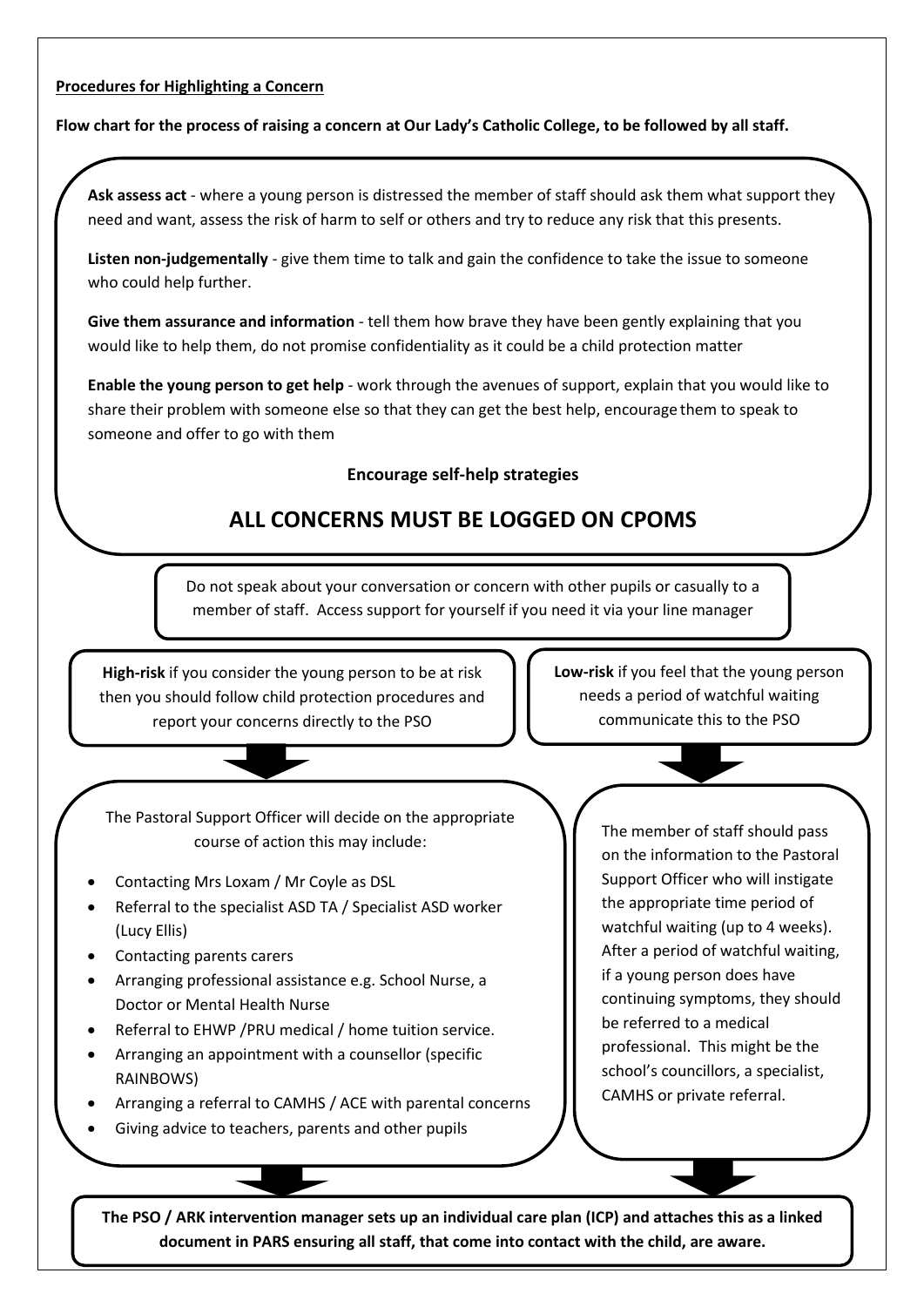# **Confidentiality**

We should be honest with regards to the use of confidentiality. If we think it is necessary for us to pass our concerns about a student on then we should discuss with the student:

- Who we are going to talk to
- What we are going to tell them
- Why we need to tell them

We should never share information about a student without first telling them. Ideally we would receive their consent, though there are situations when information must always be shared with another member of staff and or a parent (students up to the age of 16 who are in danger of harm).

It is always advisable to share disclosures with a colleague usually the Pastoral Support Officer this helps to safeguard our own emotional wellbeing as we are no longer solely responsible for the student, it ensures continuity of care in our absence and it provides an extra source of ideas and support. We should explain this to the student and discuss with them who would be most appropriate and helpful person to share this information with. This must be logged in the pupil's confidential record.

Parents must always be informed and the student may choose to tell their parents themselves. If this is the case, the student should be given 24 hours to share this information before the school contacts parents. We should always give students the option of us informing parents for them or with them.

If a child gives reason to believe that there may be any underlying child protection issues parents should not be informed, but Mrs Loxam / Mr Coyle must be informed immediately.

#### **Working with Parents**

Where it is deemed appropriate to inform parents, we need to be sensitive in our approach. Before disclosing to parents we should consider the following questions on a case-by-case basis:

- Can the meeting happen face-to-face? This is preferable
- Where should the meeting happen? At school, at their home or somewhere neutral?
- Who should be present? Consider parents, students or members of staff
- What are the aims of the meeting?

It can be shocking and upsetting for parents to learn of their child's issues and many may respond with anger, fear or upset during the first conversation. We should be accepting of this (within reason) and give the parent time to reflect. We should always highlight further sources of information and give them leaflets to take away, where possible, as they will often find it hard to take much in whilst coming to terms with the news that you're sharing.

Sharing sources of further support can also be helpful e.g. parent helplines and forums. We should always provide clear means of contacting us with further questions and consider booking in a follow-up meeting or phone call right away as parents often have many questions as they process information. Finish each meeting with an agreed next step and always keep a brief record of the meeting on the child's confidential record.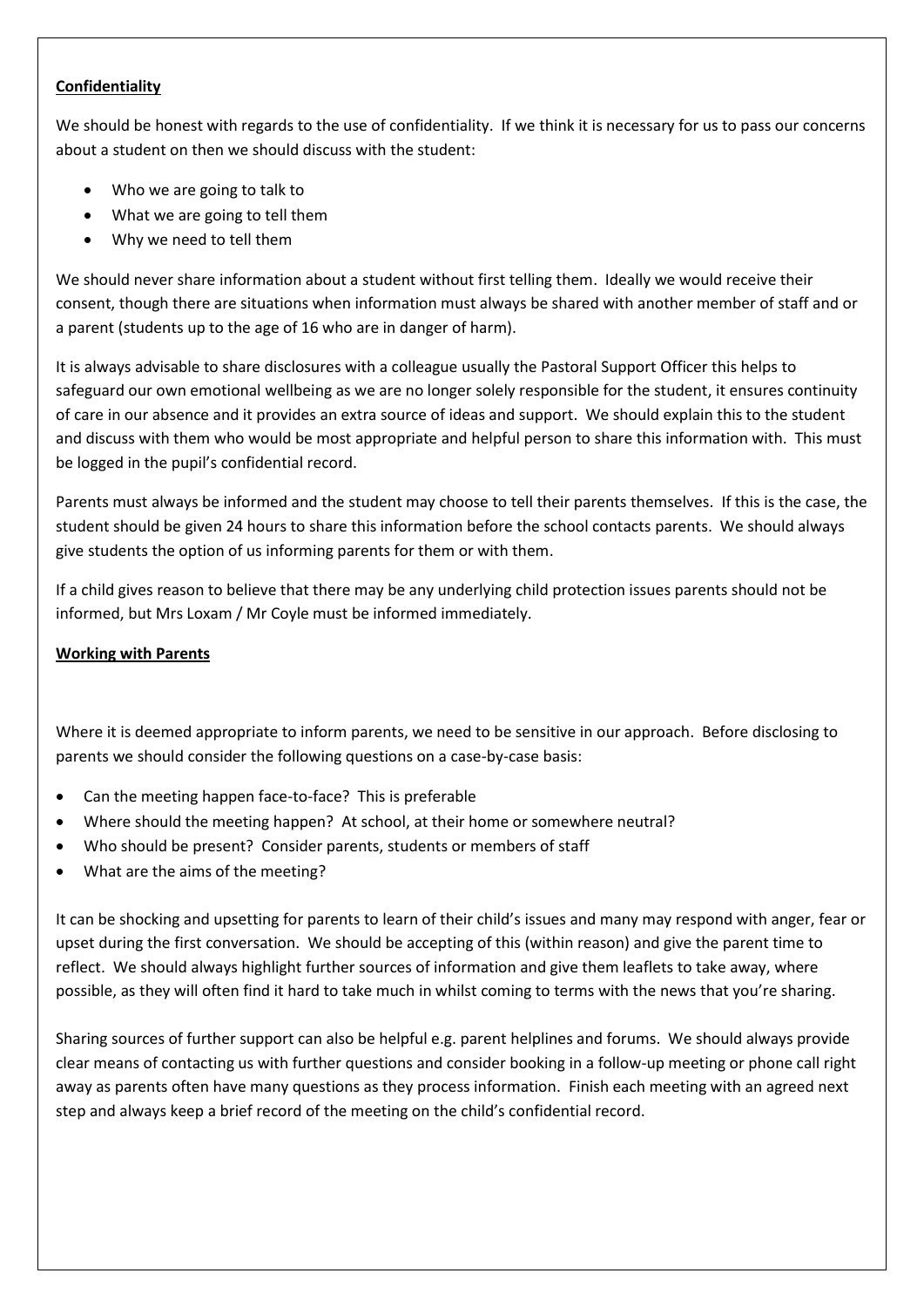## **Working with all parents**

Parents are often very welcoming of support and information from the school about supporting children's emotional and mental health. In order to support parents we will:

- Highlight sources of information and support about common mental health issues on our school website.
- Ensure that all parents are aware of who to talk to and how to deal with any concerns about their own child or a friend of the child
- Make our mental health school policy easily accessible to parents
- Share ideas about how parents can support positive mental health
- Keep parents informed about the mental health topics their children are learning about in PSHE and share ideas for extending and exploring this learning at home

#### **Supporting peers**

Wellbeing Ambassadors in Years 7-10 will be trained to promote good mental health.

When a student is suffering from mental health issues it can be a difficult time for their friends. Friends often want to support but do not know how. In the case of self-harm or eating disorders, it is possible that friends may learn healthy coping mechanisms from each other. In order to keep all students safe we will consider on a case-by-case basis which friends may need additional support. Support will be provided either in one-to-one or group settings and will be guided by conversations with the student who is suffering and their parents.

We will discuss:

- What it is helpful for friends to know and what they should not be told
- How friends can be best support
- Things friends should avoid doing / saying which may inadvertently cause upset
- Warning signs that their friends need help
- Where and how to access support for themselves
- Safe sources of further information about their friend's condition
- Healthy ways of coping with the difficult emotions they may be feeling

## **Training**

As a minimum, all staff will receive regular updates about recognising and responding to mental health issues. The relevant trained staff in school will ensure that the pupil ICP includes all relevant information. Staff that require more in-depth knowledge will be considered as part of a performance management process and additional CPD will be supported throughout the year where it becomes appropriate due to developing situations with one or more students. Pastoral Support Officers will be required to complete the mental first aid training. Where the need to do so becomes evident we will host twilight training sessions for all staff to promote learning or understanding about specific issues related to mental health. Suggestions for individual group or whole school CPD should be discussed with Mrs Porter, the CPD coordinator, who can also highlight sources of relevant training and support for individuals as needed.